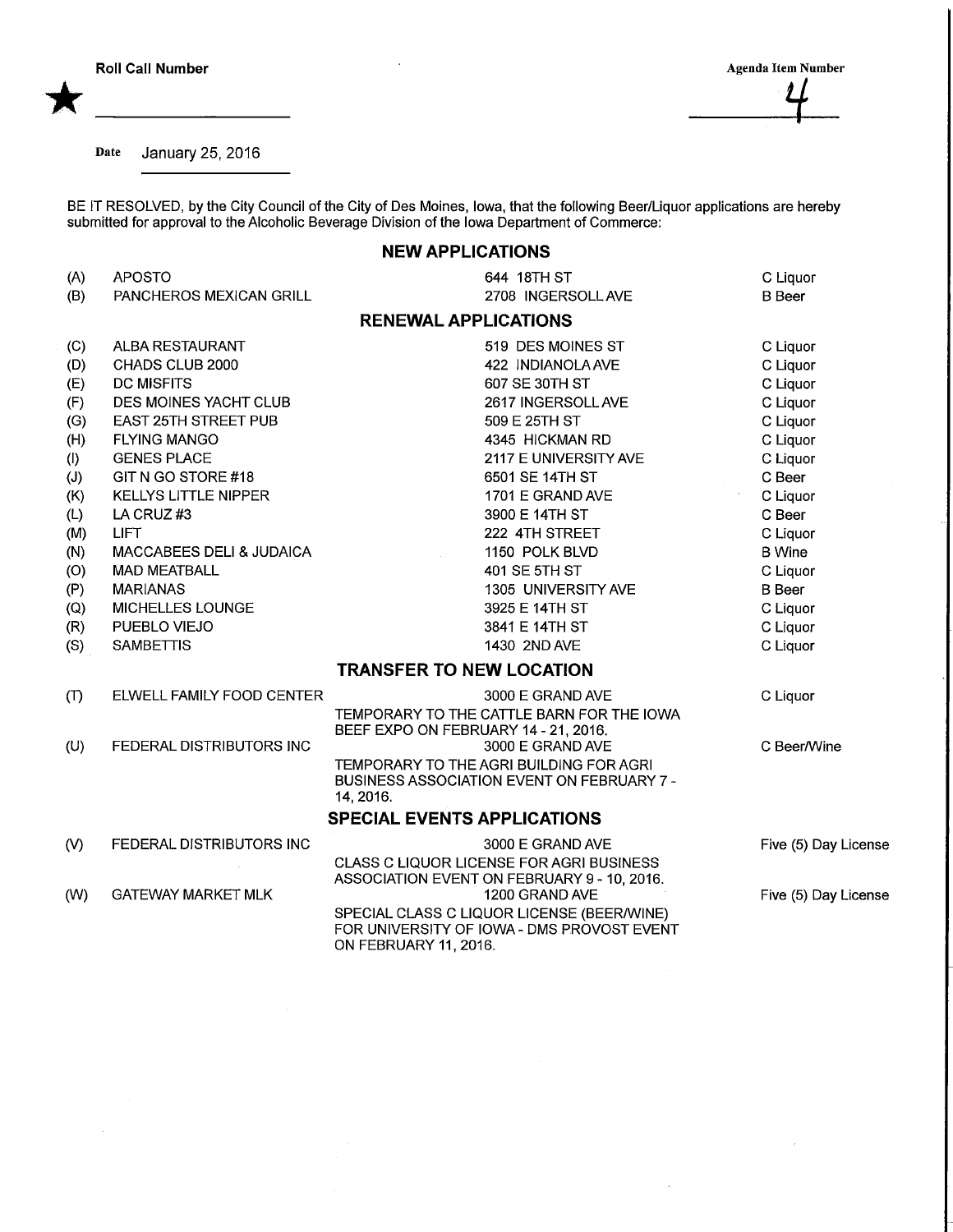Roll Call Number Agenda Item. Number Agenda Item. Number Agenda Item. Number

Date January 25, 2016

Moved by the contract of the contract of the contract of the adopt.

| <b>COUNCILACTION</b>  | <b>YEAS</b> | <b>NAYS</b> | <b>PASS</b> | <b>ABSENT</b>   |                                                                                                                                        |  |
|-----------------------|-------------|-------------|-------------|-----------------|----------------------------------------------------------------------------------------------------------------------------------------|--|
| <b>COWNIE</b>         |             |             |             |                 | <b>CERTIFICATE</b>                                                                                                                     |  |
| <b>COLEMAN</b>        |             |             |             |                 |                                                                                                                                        |  |
| <b>GATTO</b>          |             |             |             |                 | I, DIANE RAUH, City Clerk of said City hereby certify that at a<br>meeting of the City Council of said City of Des Moines, held on the |  |
| <b>GRAY</b>           |             |             |             |                 | above date, among other proceedings the above was adopted.                                                                             |  |
| <b>HENSLEY</b>        |             |             |             |                 |                                                                                                                                        |  |
| <b>MOORE</b>          |             |             |             |                 |                                                                                                                                        |  |
| <b>WESTERGAARD</b>    |             |             |             |                 |                                                                                                                                        |  |
| <b>TOTAL</b>          |             |             |             |                 | IN WITNESS WHEREOF, I have hereunto set my hand and affixed                                                                            |  |
| <b>MOTION CARRIED</b> |             |             |             | <b>APPROVED</b> | my seal the day and year first above written.                                                                                          |  |
|                       |             |             |             |                 |                                                                                                                                        |  |
|                       |             |             |             | <b>Mayor</b>    | <b>City Clerk</b>                                                                                                                      |  |

i.